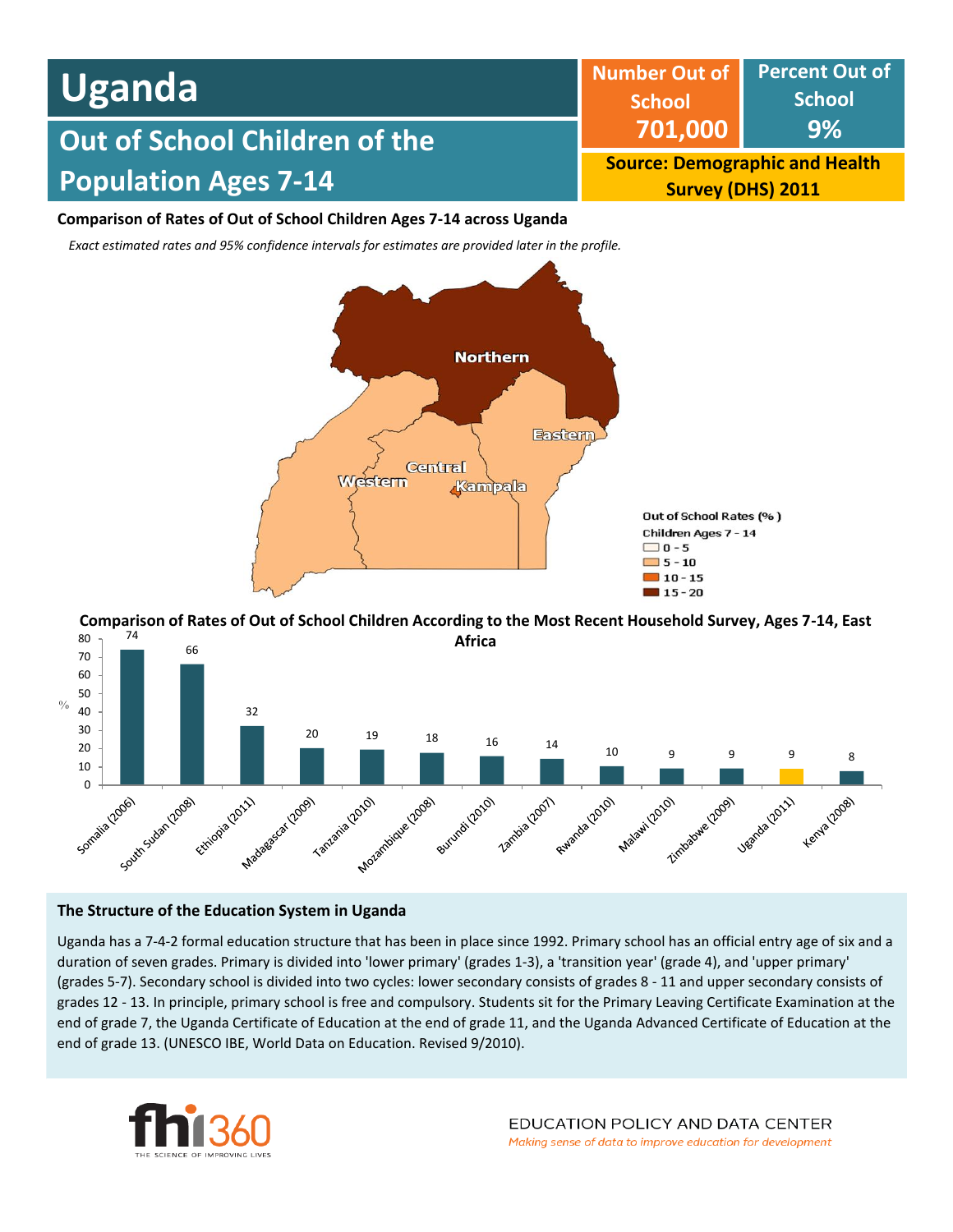

● Parity indices provide information about the greatest sources of inequality in a population. The graph at left provides ratios of different estimates of children aged 7-14 who are out of school. It shows, for example, that the out of school rate in rural areas is 1.3 times higher than that in urban areas.

● For Uganda, the greatest disparity in out of school rates is between children from provinces with the highest and lowest school participation rates. Children from the worst performing province are 2.9 times as likely to be out of school as children from the best.

### **Out of School Children by Individual and Household Characteristics**

● More girls (9% or 352,397) are out of school than boys (8.9% or 348,191) in Uganda.

● Out of school rates for children from rural areas (9%) are higher than those for children from urban areas (7%). In terms of absolute numbers, there are more children out of school in rural areas (639,656) than in urban areas (60,931).

● Out of school rates are highest for children in the poorest wealth quintile (17%).

#### **Numbers of Out of School Children, DHS 2011**





#### **About Data Sources**

All out of school estimates presented in this profile are EPDC extractions of Demographic and Health Survey (DHS) data. DHS Surveys are conducted every several years and collect information on health, education, and other topics for households and individuals residing in those households. The 2011 Uganda DHS Survey is representative at the national and subnational level. For more information, please see http://www.measuredhs.com/.

Estimates of out of school children from household surveys can be expected to differ from administrative estimates, such as those from the UNESCO Institute for Statistics and national government agencies, because of differences between these sources in data collection and estimation methods for measuring school participation. For more information on the differences between these data sources, please see www.epdc.org.

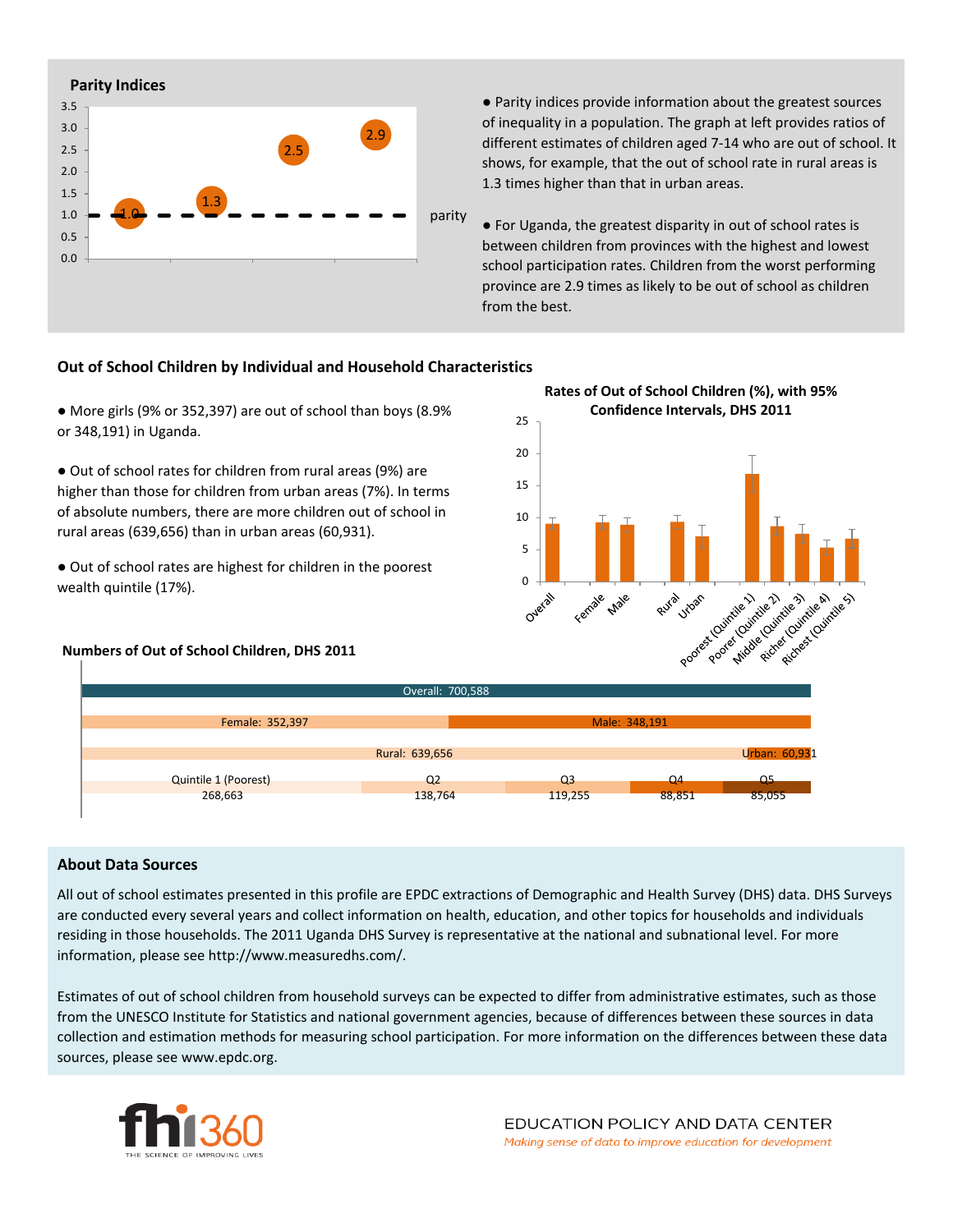# **Out of School Children by Subnational Regions**

● The subnational region with the highest percentage of children out of school is Northern (16%). Eastern has the lowest rate of school non-participation (6%).

● The highest numbers of out of school children are located in Northern (248,478). Kampala has the lowest numbers of out of school children (30,723).



### **Rates of Out of School Children by Subnational Region (%), with 95% Confidence Intervals, DHS 2011**

# **Numbers of Out of School Children by Subnational Region (# in thousands), with 95% Confidence Intervals, DHS 2011**



# **Why Ages 7-14?**

EPDC presents data for ages 7-14. This age group captures the bulk of basic compulsory education in most countries, aids crossnational comparability of estimates, and conveys the normative international frameworks set by the Convention on the Rights of the Child and supported by the ILO Minimum Age Convention.

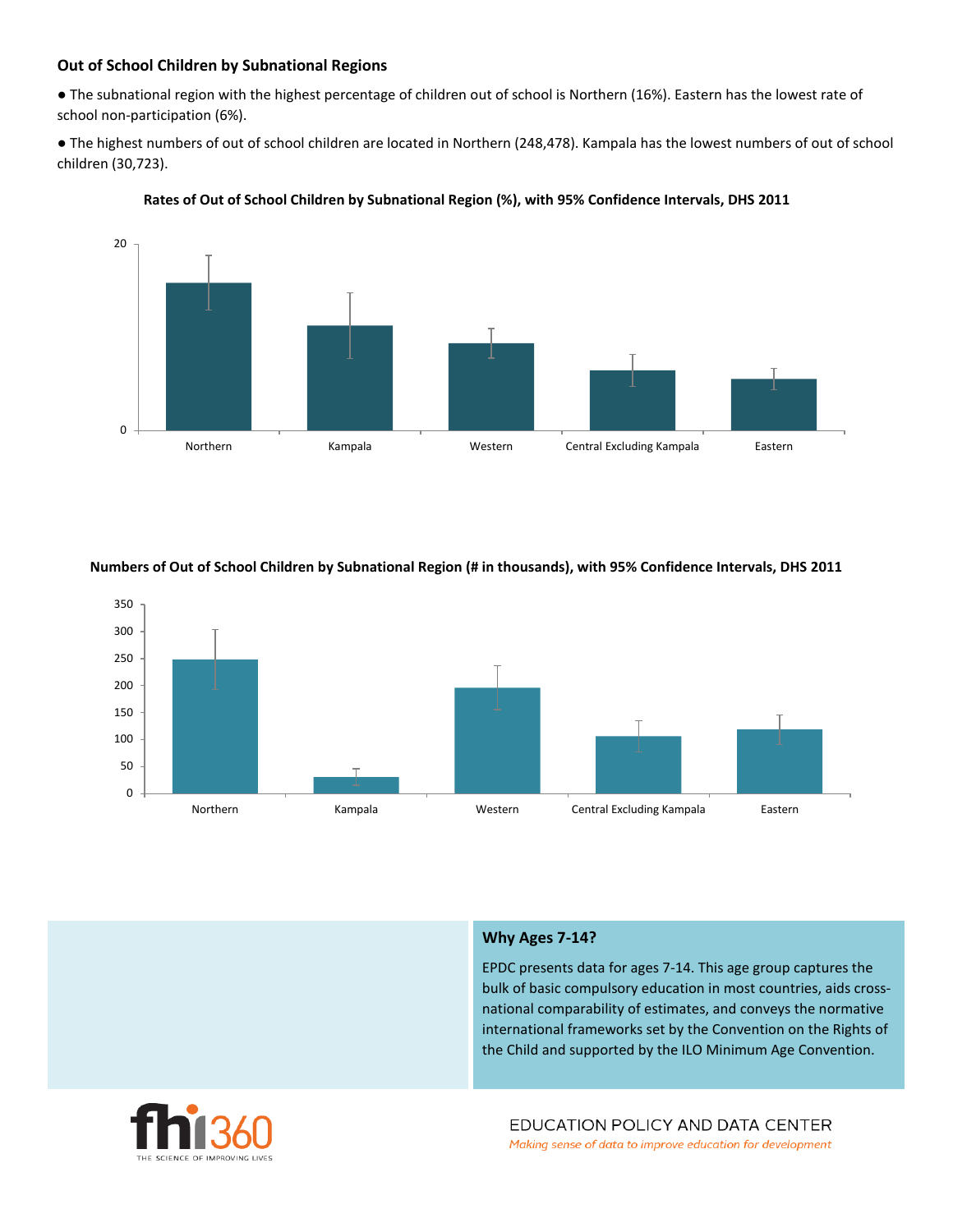### **Out of School Rates by Age and Sex**

- The official primary school entry age in Uganda is age 6. At that age, 35% of girls and 43% of boys are out of school.
- At age 15, 18% of girls and 15% of boys are out of school.
- School participation is highest for girls at age 10 and for boys at age 11.



#### **Out of School Rates, by Age and Sex**

#### **Summary of EPDC Methodology on Measuring Out of School Children**

In this profile, EPDC presents estimates of the proportion and number of out of school children of the population ages 7-14 using household survey data. Along with relative and absolute estimates of out of school children, EPDC provides 95% confidence intervals for each estimate.

To create estimates of the proportion of out of school children for a particular school year, EPDC used birthdate information to identify children who were of a particular age range (7-14) on the month that the school year began. Children who had attended primary school or higher at any time during the school year were classified as 'in school;' Children who had not attended school at any time during the school year, or who had attended pre-school during that reference period were classified as 'out of school.' The proportion of children who are out of school is calculated as the number of children within the 7-14 age range who were classified as out of school divided by the number of children within the same age range.

To obtain the number of out of school children, the out-of-school rate is then applied to the estimated population of the same age range from the UN Population Division (EPDC obtained single-age population estimates to build the correct age range). UN Population Division figures are provided for mid-year each year, and EPDC uses the population figures from the year closest to the start of the school year in each country. Depending on a country's main academic calendar, the population figure may be from the year before the school participation year.

For more information on measurement of out of school children, please see the EPDC website at www.epdc.org.



EDUCATION POLICY AND DATA CENTER Making sense of data to improve education for development